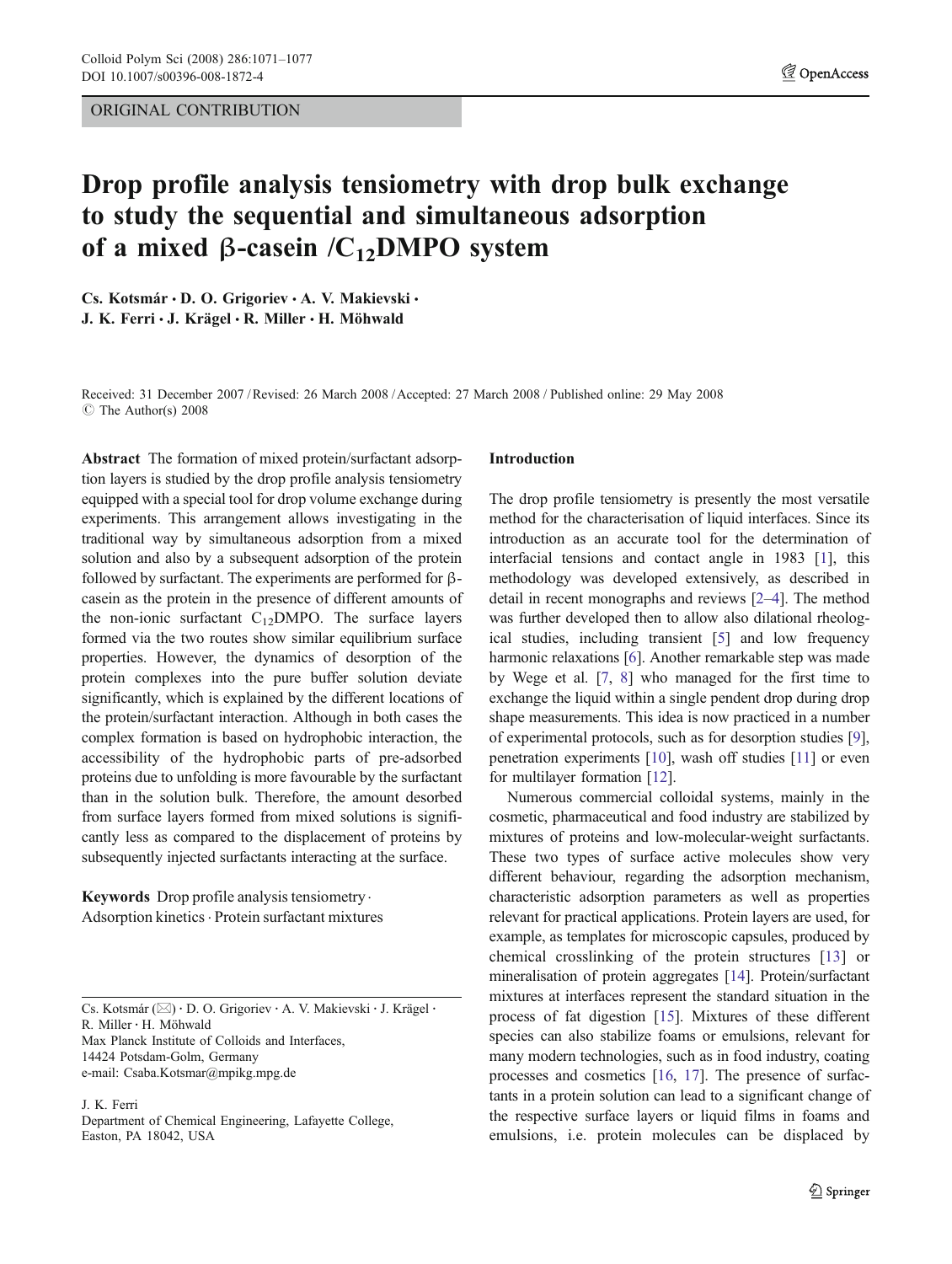surfactants. Therefore, the understanding of the interaction between these two surface active species and resulting changes in the conformation of the proteins are very important. The exact mechanism for protein displacement is controversial despite extensive studies of the adsorption of protein molecules to various interfaces and their displacement by various surfactants. Different mechanisms have been invoked, such as orogenic displacement [\[18](#page-5-0)–[21\]](#page-5-0) and competitive adsorption [\[22](#page-5-0), [23\]](#page-5-0).

In the present work, we study the formation of such layer with the random coil protein β-casein and the non-ionic surfactant  $C_{12}$ DMPO; the interfacial behaviour of which is well-known. β-casein is one of the most frequently investigated model proteins [[24](#page-5-0)–[26](#page-6-0)] and the non-ionic alkyl dimethyl phosphine oxides represent an excellent model surfactants for fundamental investigations [[27](#page-6-0)]. The formation of mixed surface layers formed by proteins and surfactants was the example studied in [[18,](#page-5-0) [22](#page-5-0), [28](#page-6-0)–[31](#page-6-0)].

We will explore the formation of mixed protein-surfactant adsorption layers on two different routes. The used experimental technique is a special modification of drop profile analysis tensiometry equipped with a double coaxial capillary [\[7](#page-5-0)]. This arrangement allows to measure the simultaneous adsorption of both component from a mixed solution and also the subsequent adsorption of the protein first and then followed by the surfactant. Finally, the pure buffer solution can be injected into the drop in order to probe the desorption of the protein–surfactant complexes. Via a comparison of the degree of protein displacement from the interface during desorption, we will demonstrate that the location of interaction between protein and surfactant affects the kinetic irreversibility of the adsorbed complexes.

#### Materials and methods

The milk protein used in this study was β-casein from Sigma Aldrich (Germany; from Bovine Milk, minimum 90% pure). The solutions were prepared at  $10^{-6}$  mol/l in pH=7 Na<sub>2</sub>HPO<sub>4</sub>/ NaH<sub>2</sub>PO<sub>4</sub> (Fluka, assay >99%)  $c=10$  mM buffer solution. The used water was surface chemically pure ( $\gamma_0$ =72.0 mN/m at 24 °C) MilliQ water. The used surfactant was  $C_{12}$  dimethyl phosphine oxide  $(C_{12}DMPO)$  synthesised at the MPI [\[27\]](#page-6-0). The solutions were prepared in a pH 7 buffer solution using MilliQ water. For the simultaneous adsorption, we mixed respective protein and surfactant solutions and allowed 30 min for protein–surfactant complex formation before starting the measurements.

The surface tension measurements were performed with the drop profile analysis tensiometer PAT-1, equipped with a special Double Dosing System [[7](#page-5-0), [8,](#page-5-0) [12](#page-5-0)] (SINTERFACE Technologies, Berlin, Germany). The general setup and the details of the measuring principles are described in detail elsewhere [\[3](#page-5-0)]. The double dosing system with two syringes (50 μl syringe from ILS, Germany) is connected to the double capillary (Fig. 1), which allows exchange of the bulk phase in the drop without disturbing its surface layer. The operation of the drop exchange is based on a simple master– slave principle: one syringe, connected to the inner capillary pumps small quantities of liquid into the drop, while the second syringe connected to the outer capillary controls a constant drop size, i.e. sucks excess liquid out of the drop. Thus, new liquid comes into the drop trough the inner glass capillary (1 mm diameter) and leaves the drop trough the outer plastic capillary (2 mm diameter), creating some convection/mixing. In this way, the instrument allows for example to perform adsorption experiments of different types of molecules sequentially at the same surface/interface. This methodology represents an alternative to a technique where the solutions are exchanged in the cuvette [\[30](#page-6-0), [31\]](#page-6-0).

# Results and discussion

The curve shown in Fig. [2](#page-2-0) shows the experimental protocol, consisting of five steps.

In *step I*, the dynamic surface tension is measured of a droplet formed via the outer capillary with the β-casein solution of concentration  $c=10^{-6}$  M, which documents the adsorption kinetics up to the equilibrium reached in the plateau region in stage II. The adsorption energy of protein molecules like β-casein is very large, so that they adsorb very strongly to the surface [\[17\]](#page-5-0). Proteins are macromolecules containing hydrophilic and hydrophobic sites; the location of which is determined by the amino acid sequence of the protein. Once the protein reaches the interface, it will adopt a conformation in which the hydrophilic groups can interact with water and the hydrophobic parts can escape to the air phase, or into the oil phase for liquid/liquid systems [\[32](#page-6-0)–[34\]](#page-6-0). This causes an unfolding of the molecular structure and leads to a higher adsorption energy due to the larger



Fig. 1 a Schematic picture of the double capillary during the bulk exchange process. The new solution is pumped into the drop trough the inner capillary and sucked off simultaneously trough the outer capillary; b photo of the double capillary (SINTERFACE, Germany)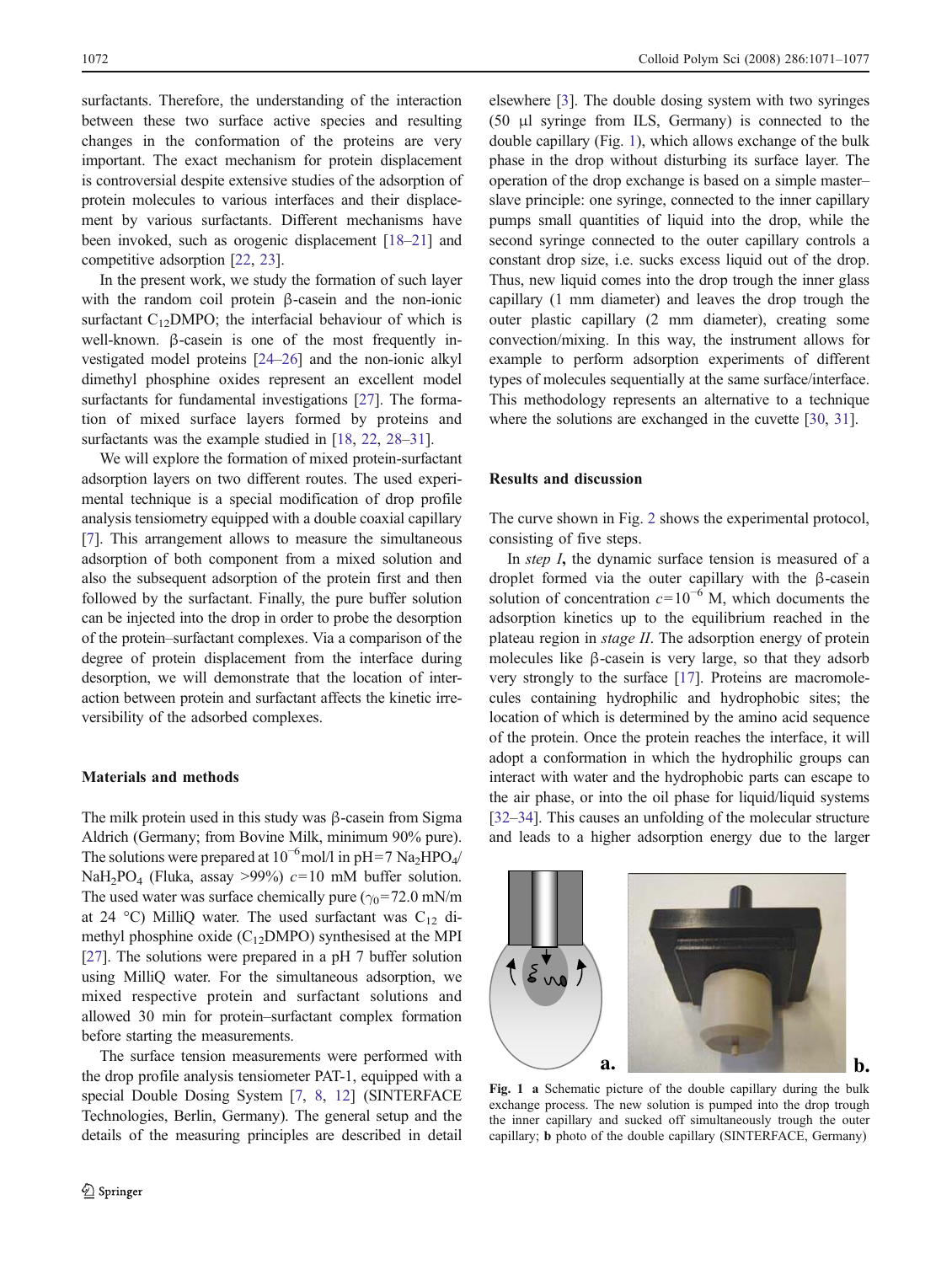<span id="page-2-0"></span>

Fig. 2 Dynamic surface tensions measured for a sequential adsorption made by the coaxial double capillary: I adsorption of β-casein, II equilibrium surface tension value of <sup>β</sup>-casein, 1 periodic oscillation of the drop area, III bulk exchange with buffer solution, IV bulk exchange with  $C_{12}$ DMPO solution, 2 periodic oscillation of the drop area, V bulk exchange with buffer solution (washing out), 3 periodic oscillation of the drop area

number of contacts of hydrophobic parts of the protein molecule with the interface. Note that the existence of a protein layer can be probed by performing low-frequency surface layer oscillations. When the interface is covered by protein molecules, then drop surface area oscillations lead to a significant change in the surface tension due to the harmonic compression and expansion of the drop surface. In contrast, when a surfactant like  $C_{12}$ DMPO occupies the surface layer of the drop, rather small surface tension changes are expected during area oscillations at the given concentrations due to its fast exchange of matter at a sufficiently low frequency like 0.01 Hz as used here. This type of experiments serves here only for a qualitative conclusion on the surface layer composition, i.e. whether the layer is mainly govern by protein or surfactant [[35](#page-6-0)].

At *stage III*, the first exchange of the protein containing subphase against a pure pH 7 buffer solution washes out all proteins from the drop bulk. Note that the proteins adsorbed in the surface layer obviously do not desorb but remain at the interface as the measured surface tensions remain almost constant during the subphase exchange. There is possibly a small desorption, indicated by the slightly increased surface tension. As the result, we have now a drop covered by a protein layer and containing no surface active molecules in the drop volume.

In step IV, a second exchange of the subphase against the  $C_{12}$ DMPO solution at different surfactant concentrations is made. The surfactant molecules will penetrate into the protein adsorption layer modifying the surface structure and forming protein/surfactant complexes. The higher the surfactant concentration, the lower is the new surface tension plateau for the mixed adsorption layer.

In the final step  $V$ , a third exchange again with the buffer solution is made to check how many protein molecules are left in the adsorption layer. This exchange removed any molecules from the drop bulk. Also, the surfactants are re-

moved from the drop surface due to the small adsorption energy. However, any remaining protein molecules, not displaced by the surfactant, stay in the surface layer. Increasing the concentration of the  $C_{12}$ DMPO used for the protein displacement process leads to increasing amounts of displaced proteins, shown by higher surface tensions after this washing-off step. At the highest surfactant concentrations, we reach almost the surface tension of the pure buffer solution; hence, almost no protein is left in the surface layer. The final drop oscillations are performed to estimate the surface dilational visco-elasticity (cf. 3 in Fig. 2) as qualitative measure for the presence of protein at the interface. As there is still a measurable surface tension response, which is not expected for the pure surfactant, we have to assume that some residual protein is still adsorbed at the drop surface.

Figure 3 shows the dynamic surface tensions obtained for different surfactant concentrations by the second bulk exchange process. The higher the surfactant concentrations, the lower are the final surface tensions. We can assume that the surfactant displaces more protein molecules from the surface layer due to stronger competition. In Fig. [4,](#page-3-0) the curves are shown which correspond to the third exchange (washing out) of the previously injected  $C_{12}$ DMPO molecules.

From equilibrium surface tension values for the mixed layers, we constructed the isotherm (circles) in Fig. [5](#page-3-0) and compared it with the isotherm of pure  $C_{12}$ DMPO (squares). One can see that the two curves are almost identical at concentrations above  $8 \cdot 10^{-5}$  mol/l, which means that at these higher concentrations, the surfactant replaced at least a significant part of the adsorbed proteins from the surface, so that finally only surfactants are left at the surface (region C). On the contrary, almost nothing happens with the protein layer in region A, i.e. at lowest  $C_{12}$ DMPO concentrations. The solid horizontal line is the equilibrium surface tension



Fig. 3 Dynamic surface tensions during the drop-bulk exchange process measured for sequential adsorption experiments with different C<sub>12</sub>DMPO concentrations (from 10<sup>-6</sup> M up to 5\*10<sup>-4</sup> M) at a fixed βcasein concentration of 10−<sup>6</sup> mol/l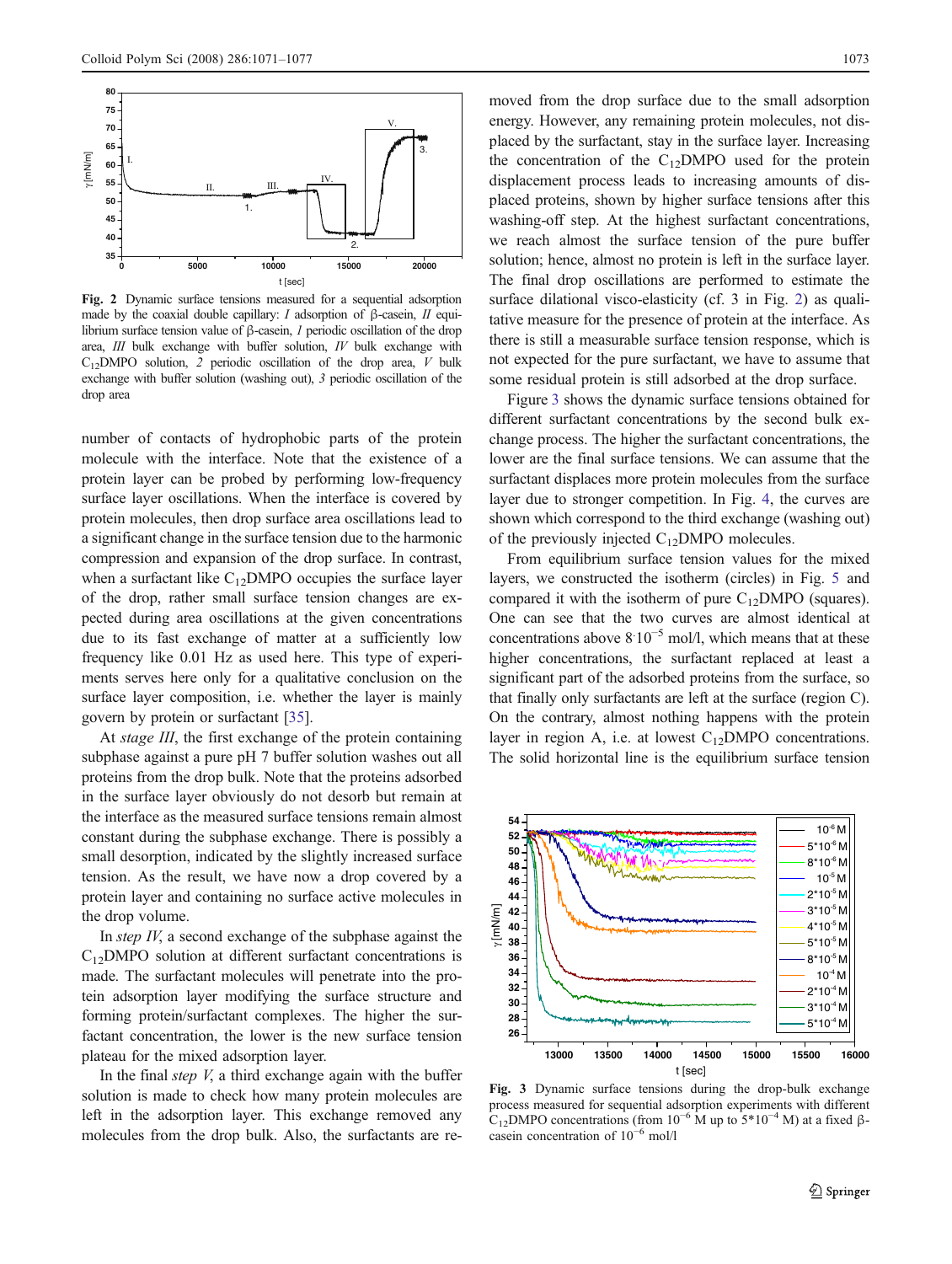<span id="page-3-0"></span>

Fig. 4 Dynamic surface tensions measured during the drop-bulk exchange processes after sequential adsorption experiments at different concentrations of  $C_{12}$ DMPO solutions and subsequently exchange with a buffer solution (washing out); all experiments were performed at an initial β-casein concentration of  $10^{-6}$  mol/l

value of the pure β-casein solution. In region B, a transition from one situation into the other is observed, so that we have a real mixed layer formed by protein and surfactant molecules.

The third curve in Fig. 5 (triangles) represents the results for simultaneous competitive adsorption experiments. One can see that the two curves are essentially the same. It seems that the way how mixed protein–surfactant layers are formed does not play a decisive role on the equilibrium surface layer properties.

The equilibrium state of the adsorption layers shown in Fig. 5 was used so far to explain changes in the mixed ad-



Fig. 5 Surface tension isotherm of  $C_{12}$ DMPO (squares); equilibrium surface tension values for the mixed layers measured for the sequential adsorption experiments after the drop-bulk exchange at different concentrations of  $C_{12}$ DMPO (*circles*) and for simultaneous competitive adsorption experiments (triangles)



Fig. 6 Dynamic surface tension measured for simultaneous adsorption from a mixed solution of β-casein and  $C_{12}$ DMPO at different C12DMPO concentrations and fixed β-casein concentration of  $10^{-6}$  mol/l

sorption layer. We can, however, also qualitatively compare the kinetics of adsorption measured by the dynamic surface tensions in the sequential and simultaneous adsorption protocols (Fig. 6). One can see that the displacement of the protein molecules by the surfactant requires a relatively long time, decreasing with increasing surfactant concentration. However, even at the highest concentration of 5  $10^{-4}$  M used here (Fig. [3](#page-2-0)), the process lasts about 600 s. On the contrary, the simultaneous adsorption from mixed solutions is by orders of magnitude faster. A quantitative description for both adsorption protocols requires modification of the available theoretical models [\[28](#page-6-0)].

To analyse if the route of adsorption layer formation has impact on the protein displacement, we performed also wash-



Fig. 7 Dynamic surface tensions measured during the drop-bulk exchange process with buffer solution (washing out) after simultaneous adsorption experiments with different  $C_{12}$ DMPO concentrations and fixed β-casein concentration of  $10^{-6}$  mol/l (given in Fig. 6)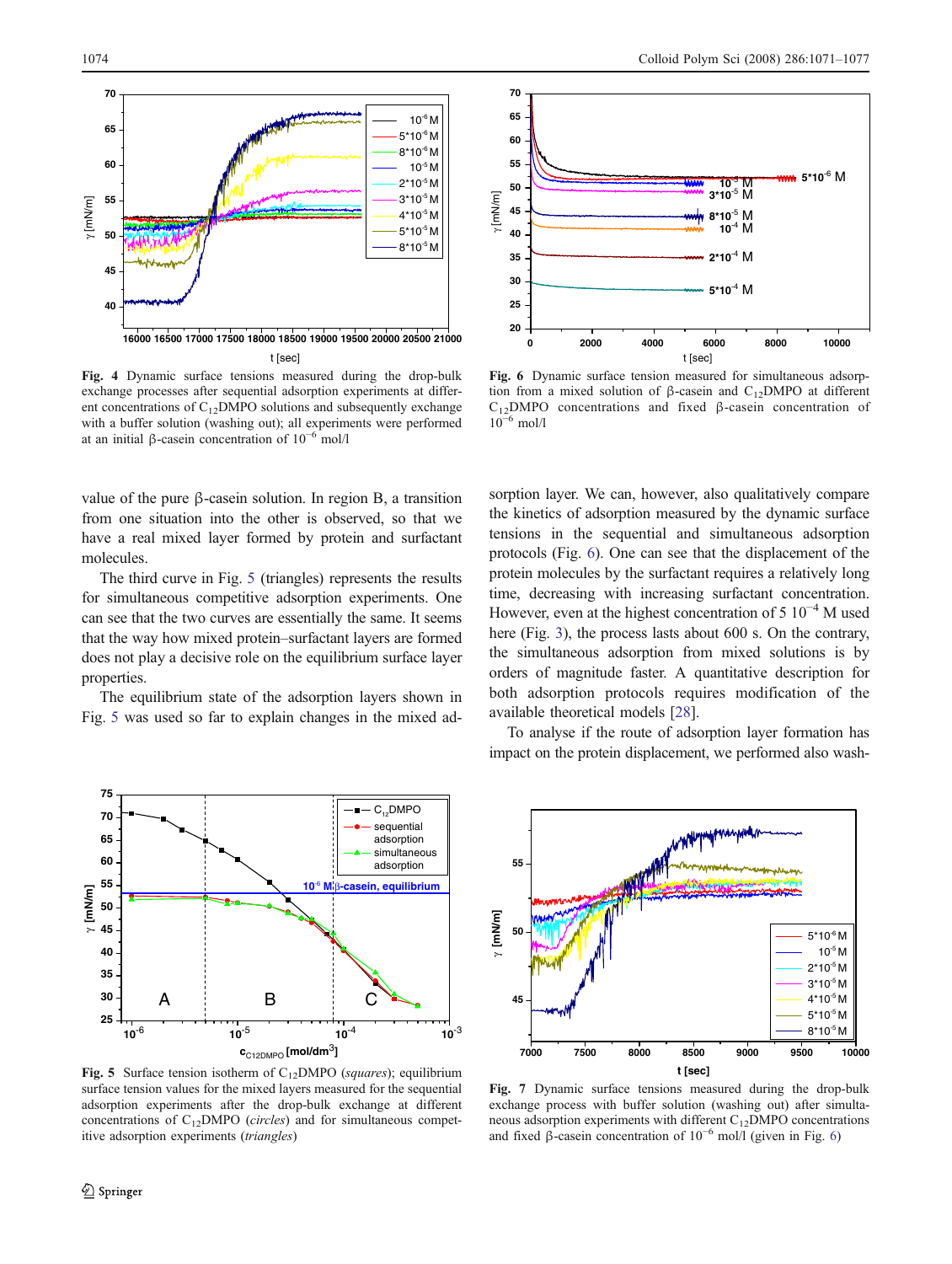off experiments for adsorption layers formed from a mixed protein–surfactant solution. The results shown in Figs. [6](#page-3-0) and [7](#page-3-0) demonstrate that there are remarkable differences for the two ways of mixed adsorption layer formation, which depend obviously on where the protein–surfactant complexes are formed—in the bulk as it occurs by the simultaneous adsorption experiments or in the surface layer during sequential adsorption experiments.

One of the possible mechanisms for the displacement of proteins by surfactants was proposed by Mackie and coworkers [[36\]](#page-6-0) and named 'orogenic' displacement. Surfactant molecules penetrate initially into the holes left in the protein network and adsorb at the interface. At higher surfactant bulk concentration, the amount of penetrated surfactant molecules increases and at a certain surfactant concentration, the rigidity of protein network breaks off due to the reached high surface pressure. This process leads then to a gradual displacement of the protein molecules from the surface into the bulk.

An alternative mechanism would be based on the formation of protein–surfactant complexes. The used surfactant  $C_{12}$ DMPO is uncharged, so that the interaction with the protein is of a hydrophobic nature. In contrast, ionic surfactants can additionally interact electrostatically with the protein molecules, depending on their net charge [\[37\]](#page-6-0). In both cases, the interaction leads to respective conformational changes of the protein molecules.

For the simultaneous adsorption shown in Fig. [6](#page-3-0), the kinetics is rather fast and corresponds essentially to a competitive process of two compounds. The faster single surfactants, not bound to the protein, can adsorb just following the general diffusion mechanism, and the protein–surfactant complexes provide some additional effects. With increasing surfactant concentration, the resulting complexes become less and less surface active and hence become of secondary importance for the adsorption layer formation. The kinetic curves observed for the sequential adsorption are of course different. Here, in the beginning, we have an established protein layer at the surface and the  $C_{12}$ DMPO can diffuse from the solution to the surface but cannot adsorb easily. The surfactant molecules rather start interaction with the adsorbed protein molecules and form protein–surfactant complexes at the interface. The interaction is again controlled by the hydrophobic parts of the surfactant and the protein. Through this protein–surfactant interaction, the proteins change their conformation and become less surface active, are increasingly easier desorbed, and the free surfactants occupy and govern the surface layer, in agreement with the results discussed in [[38](#page-6-0)]. This is why, at higher surfactant concentrations, the surface layer contains only or almost only surfactant molecules. A quantitative analysis of the two sets of dynamic surface tensions, given in Figs. [3](#page-2-0) and [6,](#page-3-0) respectively, requires adequate theoretical models which have been derived in general but have to be refined for the present situation. This work is presently under way.

Let us see the observed results in the light of the mechanism called 'orogenic displacement' [[19](#page-5-0)–[21](#page-5-0), [36](#page-6-0)]. For the simultaneous adsorption protocol, we can state that it cannot be applied, as the adsorbing species are the protein– surfactant complexes and free surfactant molecules, which simply adsorb in a competitive manner. For the case of sequential adsorption, it is obviously the hydrophobic interaction between protein and surfactant molecules meeting at the interface. This interaction leads to complexes of surface activity lower than the original protein and to a successive displacement from the interface due to competition. In an 'orogenic displacement' process, the interaction between nonionic surfactants and proteins leads to a break-off of a preformed protein layer, leading to patches which are then displaced by gravity from the interface and precipitate into the bulk. However, again the surfactants would first have to hydrophilise these patches to make them wetted by the aqueous solution bulk. Hence, we can conclude that for cross-linked protein layers formed at higher bulk concentration, the orogenic mechanism plus hydrophilisation via hydrophobic interaction with the surfactant is more of a problem, while for protein layers of cross-linked interfacial structure the molecular mechanism seems to be sufficient to explain the observed results.

Inspection of Figs. [4](#page-3-0), [7](#page-3-0) and 8 shows that there are significant differences in the dynamic surface tension data after washing with a  $C_{12}$ DMPO solution and subsequently by the pure buffer solution. After sequential adsorption, where the complexes are formed in the adsorption layer, the surface tension reaches much higher values, i.e. the protein/



Fig. 8 Equilibrium surface tensions measured after drop-bulk exchange processes with different  $C_{12}$ DMPO concentrations and subsequently with pure buffer solution (washing out) after sequential adsorption experiments (squares) and after simultaneous adsorption experiments (circles); all experiments were performed at a fixed <sup>β</sup>casein concentration of 10−<sup>6</sup> mol/l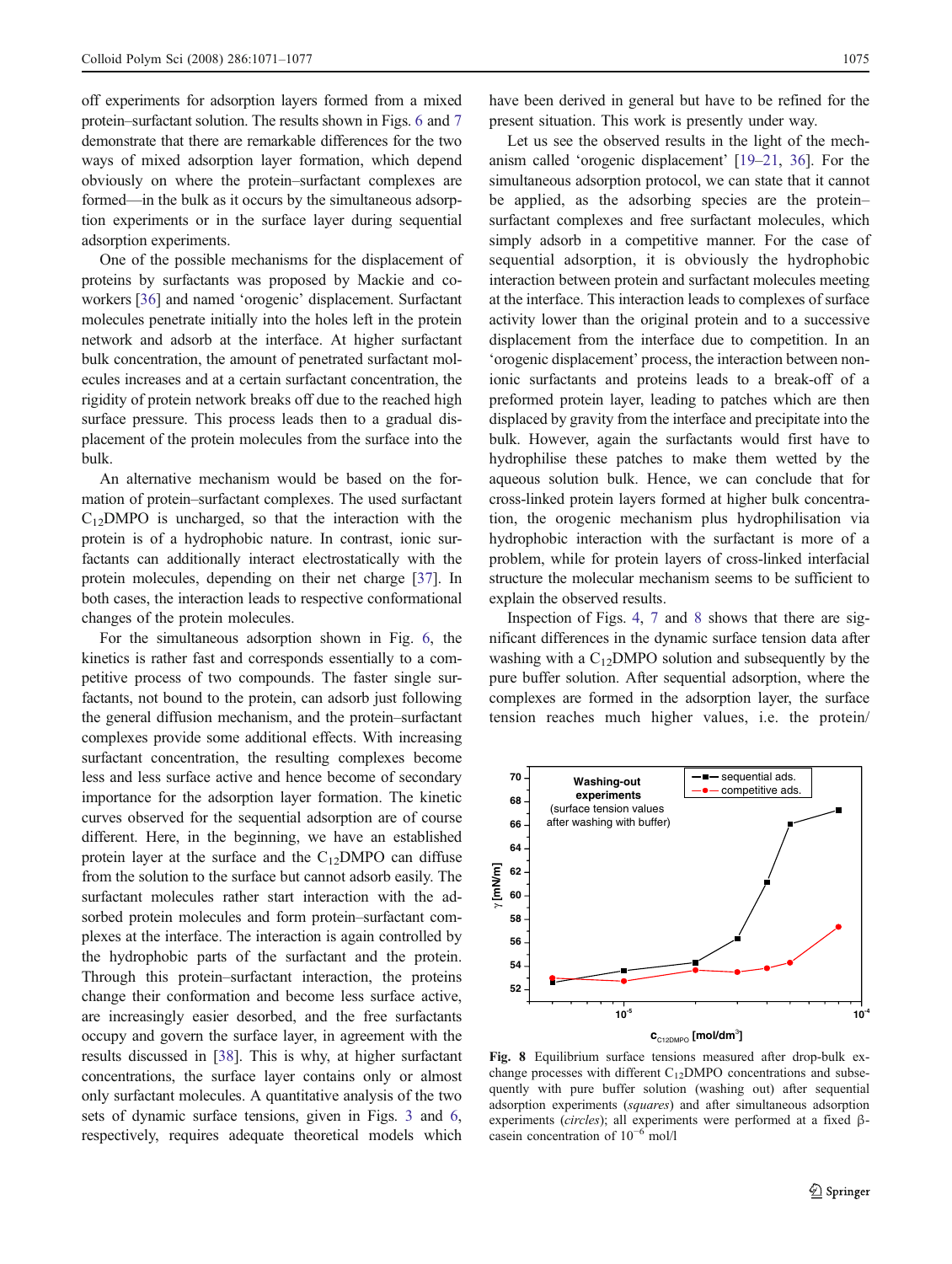<span id="page-5-0"></span>surfactant complexes can be displaced by the surfactant much easier than those formed already in the bulk. Hence, the nature and the structure of the two types of complexes must be different. The reason can be that proteins in the sequential adsorption experiments are already unfolded at the surface, expose more hydrophobic parts, and in this modified structure consequently more surfactant molecules can bind. In the other case, the proteins have a more compact structure in the bulk and more hydrophobic segments are hidden in the core and cannot interact with the surfactants. These complexes will later adsorb and bind to the surface via the more remaining hydrophobic parts, i.e. with higher adsorption energy.

## **Conclusions**

The adsorption of the non-ionic surfactant,  $C_{12}$ DMPO can cause a breakdown of a pre-adsorbed protein (β-casein) layer. At higher surfactant concentrations, the proteins can be displaced from the adsorption layer. The displacement is most probably due to the interaction between protein and surfactant, leading to a decreased surface activity of the resulting complexes as compared to the pure protein, and hence to a more successful competitive adsorption for free surfactants.

The mixed protein–surfactant layers built up in two different ways, sequentially and by simultaneous adsorption, show a similar equilibrium state, i.e. the way of the build-up does not significantly influence the equilibrium properties of the surface layer. In contrast, there are significant differences in the desorption kinetics. The washing-out experiments show that the structures of the adsorption layers in reality are different for the two ways of their formation, depending on where the protein–surfactant complexes are formed. When the two components interact already in the bulk, the simultaneous adsorption is a competitive adsorption between complexes and free surfactants, and with increasing surfactant concentration simply less complexes can adsorb.

In the sequential adsorption experiments, complexes are formed in the surface layer only, and the number of surfactant molecules competing with the pre-adsorbed proteins is larger and hence the efficiency of replacing them from the interface is larger.

In order to be able to learn more about the structure of the formed complexes between proteins and surfactants, spectroscopic experiments such as IRRAS and interfacial CD would provide more details information. Such studies are presently under way.

Open Access This article is distributed under the terms of the Creative Commons Attribution Noncommercial License which permits any noncommercial use, distribution, and reproduction in any medium, provided the original author(s) and source are credited.

#### References

- 1. Rotenberg Y, Boruvka L, Neumann AW (1983) J Colloid Interface Sci 93:169
- 2. Chen P, Kwok DY, Prokop RM, del Rio OI, Susnar SS, Neumann AW (1998) In: Möbius D, Miller R (eds) Studies in interface science, vol. 6. Elsevier, Amsterdam, p 61
- 3. Loglio G, Pandolfini P, Miller R, Makievski AV, Ravera F, Ferrari M, Liggieri L (2001) In: Möbius D, Miller R (eds) Studies in interface science, vol. 11. Elsevier, Amsterdam, p 439
- 4. Hoorfar M, Neumann AW (2006) Adv Colloid Interface Sci 121:25
- 5. Miller R, Sedev R, Schano KH, Ng CH, Neumann AW (1993) Colloids Surf A 69:209
- 6. Benjamins J, Cagna A, Lucassen-Reynders EH (1996) Colloids Surf A 114:245
- 7. Cabrerizo-Vilchez MA, Wege HA, Holgado-Terriza JA (1999) Rev Sci Instrum 70:2438
- 8. Wege HA, Holgado-Terriza JA, Neumann AW, Cabrerizo-Vilchez MA (1999) Colloids Surf A 156:509
- 9. Ferri JK, Gorevski N, Kotsmar Cs, Leser ME, Miller R (2008) Colloids Surf A: Physicochem Eng Aspects 319:13–20
- 10. Ganzevles RA, Zinoviadou K, van Vliet T, Cohen Stuart MA, de Jongh HHJ (2006) Langmuir 22:10089
- 11. Fainerman VB, Miller R, Ferri JK, Watzke H, Leser ME, Michel M (2006) Adv Colloid Interface Sci 123–126:163
- 12. Ferri JK, Dong WF, Miller R (2005) J Phys Chem B 109:14764
- 13. Russell JT, Lin Y, Böker A, Su L, Carl P, Zettl H, He J, Sill K, Tangirala R, Emrick T, Littrell K, Thiyagarajan P, Fery A, Wang Q, Russell TP (2005) Angew Chem Int Ed 44:2420
- 14. Hermanson KD, Harasim MB, Scheibel T, Bausch AR (2007) Phys Chem Chem Phys 9:6442
- 15. Reis P, Holmberg K, Miller R, Krägel J, Grigoriev DO, Leser ME, Watzke H (2008) Langmuir (in press)
- 16. Dickinson E, Rodriguez Patino JM (eds) (1999) Food emulsions and foams. Interactions and stability, Special Publication No. 227, Royal Society of Chemistry
- 17. Bos MA, van Vliet T (2001) Adv Colloid Interface Sci 91:437
- 18. Mackie AR, Gunning AP, Ridout MJ, Wilde PJ, Morris VI (2001) Langmuir 17:6593
- 19. Gunning PA, Mackie AR, Gunning AP, Wilde PJ, Woodward NC, Morris VJ (2004) Food Hydrocoll 18:509
- 20. Rereira LGC, Theodoly O, Blanch HW, Radke CJ (2003) Langmuir 19:2349
- 21. Freer EM, Yim KS, Fuller GG, Radke CJ (2004) J Phys Chem B 108:3835
- 22. Miller R, Fainerman VB, Leser ME, Michel M (2004) Colloids Surf A 233:39
- 23. Fainerman VB, Leser ME, Michel M, Lucassen-Reynders EH, Miller R (2005) J Phys Chem B 109:9672
- 24. Miller R, Fainerman VB, Aksenenko EV, Leser ME, Michel M (2004) Langmuir 20:771
- 25. Maldonado-Valderrama J, Gálvez-Ruiz MJ, Marín-Rodriguez A, Cabrerizo-Vílchez MA (2005) Colloids Surf A 270–271:323